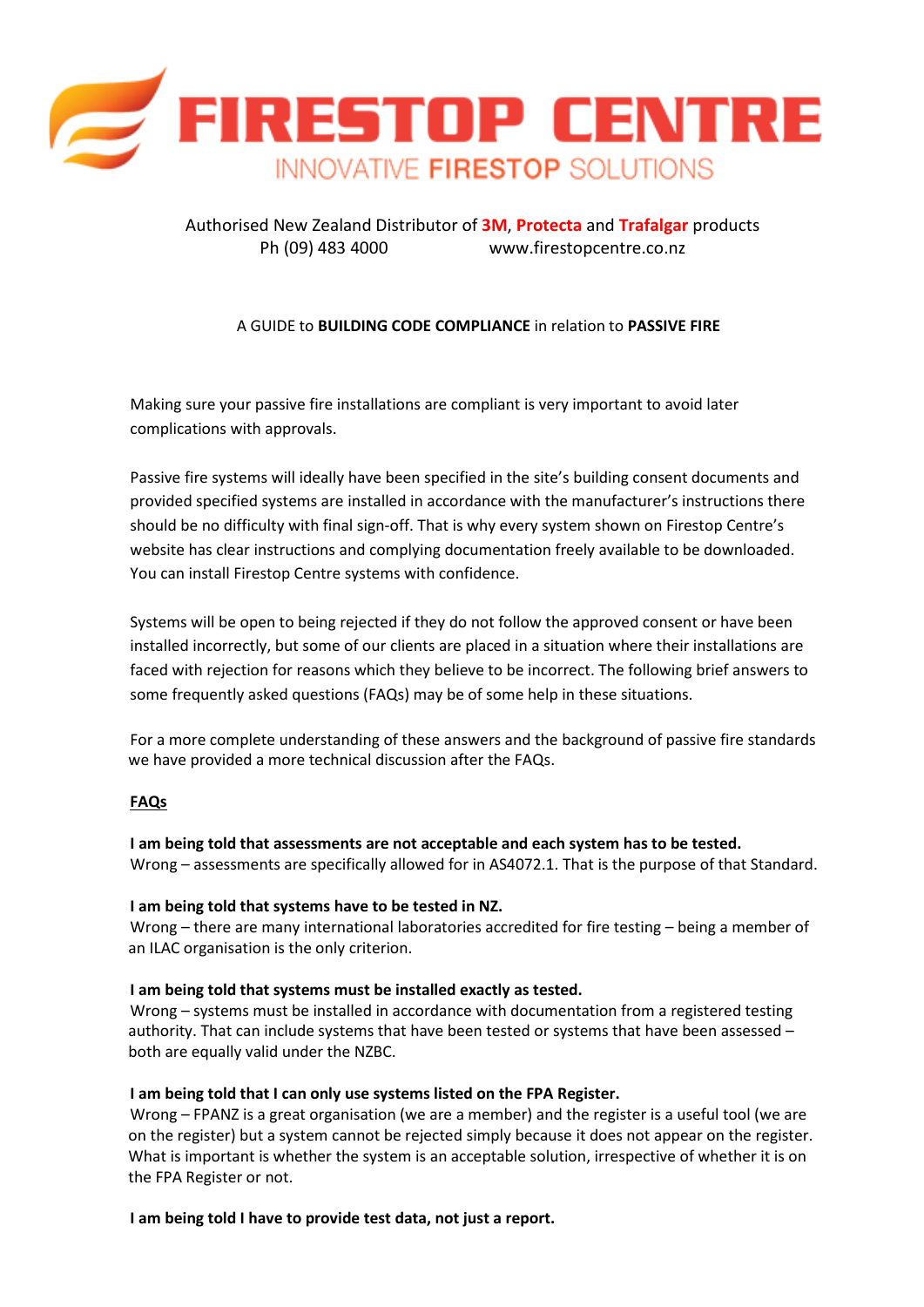Wrong – test data requires expert knowledge to interpret. That is why the Standards insist on qualified people giving opinions, not amateurs. And it is entirely possible that there is no test data that exactly corresponds to the system you are installing if it has been approved under an assessment. You are not required to provide more information than is required to confirm that the system is an acceptable solution.

## **I am being told that my system can't possibly work despite showing the compliance documents.**

Wrong – To a non-expert, the way some systems work may appear confusing, but that is why our industry relies on experts to interpret data and provide clear confirmation of what is acceptable. If you present correct documentation for an acceptable solution, it must be accepted. No third party can over-ride a qualified test lab.

## **I am being told I have to use a tested system in preference to an assessed system.**

Wrong – there is no distinction under the regulations between a tested system and an assessed system. AS4072.1 makes that abundantly clear. You are only required to provide an acceptable solution as defined in the standards and regulations. There is a clear hierarchy of approvals – acceptable solution (which includes any system assessed under AS4072.1), then alternative solution (which involves a separate opinion or "Judgement" from a qualified source for that single installation), then ANARP (which means "as near as reasonably possible" when there is a particularly difficult obstacle to overcome), then other comparable testing systems such as EN1366.

For the more technically minded, here is a brief step-by-step guide to passive fire compliance regulations:

## **Q. What do I have to do to ensure my passive fire installation complies?**

**A**. All buildings must comply with the Building Consent for the site and the New Zealand Building Code. For general information on compliance go first to the [Ministry of Business, Innovation &](https://www.building.govt.nz/)  [Employment](https://www.building.govt.nz/) (MBIE) official website.

The section of the NZ Building Code that applies to our industry is [Clause C "Protection from](https://www.building.govt.nz/building-code-compliance/c-protection-from-fire/c3-fire-affecting-areas-beyond-the-source/)  [Fire" Subclause C3](https://www.building.govt.nz/building-code-compliance/c-protection-from-fire/c3-fire-affecting-areas-beyond-the-source/) and within this subclause under the heading "Acceptable Solutions and Verification Methods" is a document entitled  $C/AS2$ . This is a very long document, but it is critically important because of the following statement from MBIE:

*"These (acceptable solutions) are issued by MBIE to provide one way of complying with the Building Code and must be accepted by BCAs as demonstrating compliance with the related clauses of the Building Code."*

# **Q**. **OK, so how do I know whether I have an acceptable solution under C/AS2?**

**A**. Appendix C of C/AS2 sets out the Test Methods which are accepted. Our industry is covered by C5.1 Fire Resistance, which contains the following:

C5.1.2 *Fire stops* shall be tested:

a) In circumstances representative of their use in service, paying due regard to the size of expected gaps to be *fire stopped*, and the nature of the *fire separation* within which they are to be used, and

b) In accordance with AS 4072: Components for the protection of openings in fire resistant separating elements Part 1: Service penetrations and control joints. So provided your passive fire system complies with AS4072.1 then you have an acceptable solution under C/AS2.

#### **Q. Great, so what does AS4072 Part1 say?**

**A.** Section 4.1 summarises the purpose of AS4072.1 as follows -

"The basis of this Standard is the interpretation of data taken from testing a specimen and the